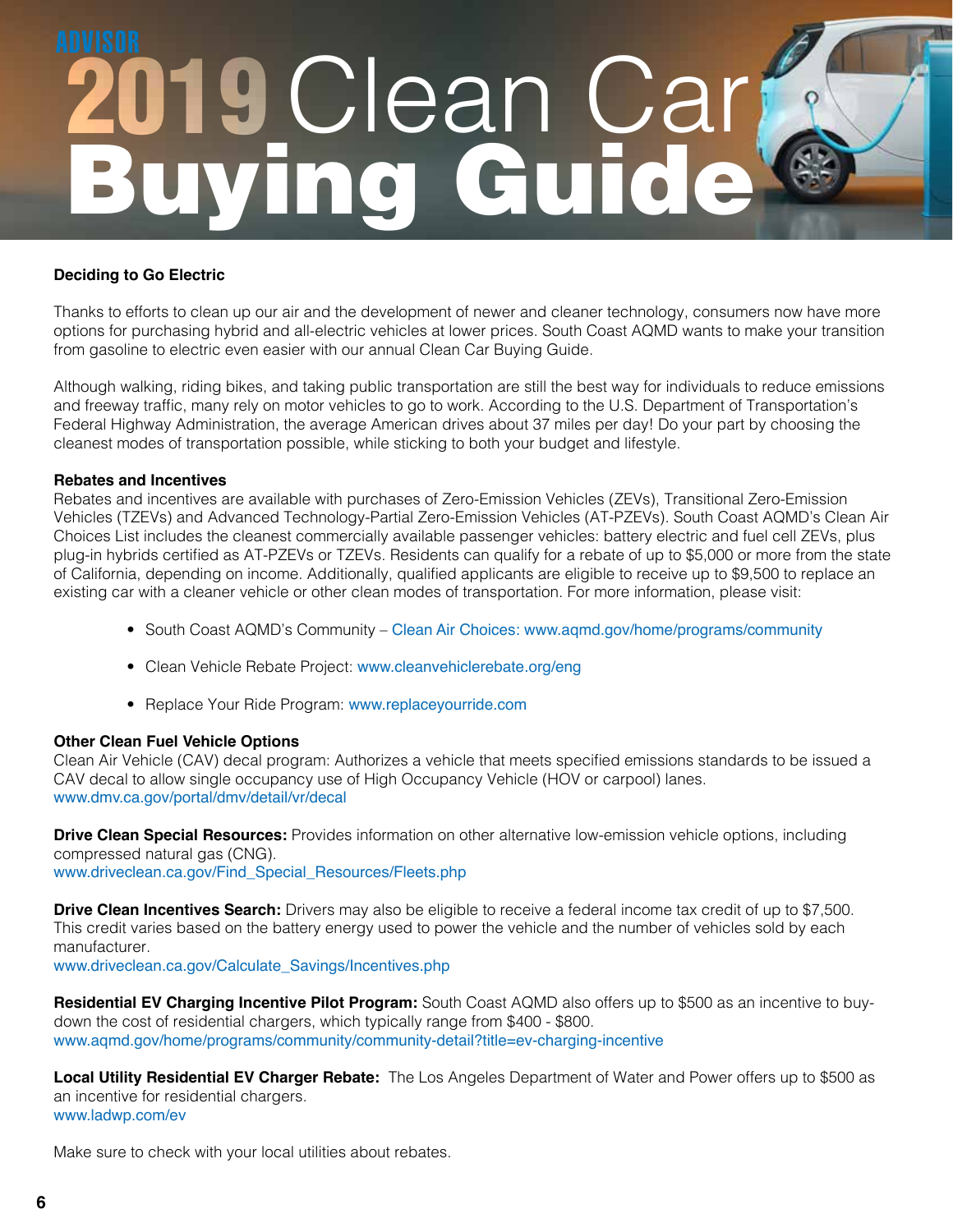### ANVISOR

# **Advanced Technology**

### **Zero-Emission Vehicles (ZEVs)**

ZEV is an acronym for Zero Emission Vehicle. A ZEV has zero tailpipe emissions and emits 98 percent cleaner emissions than the current model year's average vehicle. Electric-only vehicles and fuel-cell vehicles qualify as ZEVs.

| Make       | Models                                             | MPGe City/<br>Hwy* | Carbon<br>Footprint | $MSRP$ $(\$)$        | Passengers  Range | (miles) | Charging<br>Time     |  |
|------------|----------------------------------------------------|--------------------|---------------------|----------------------|-------------------|---------|----------------------|--|
| Audi       | E-Tron SS Quattro                                  | 74/73              | 0.00                | \$74,800             | $5\,$             | 204     | 10 hrs at 240V       |  |
| <b>BMW</b> | i3S (120 AH)                                       | 124/102            | 0.00                | \$47,650             | $\overline{4}$    | 153     | 5 hrs at 240V        |  |
|            | i3 BEV (120 AH)                                    | 124/102            | 0.00                | \$44,500             | $\overline{4}$    | 153     | 5 hrs at 240V        |  |
| Chevrolet  | <b>Bolt EV</b>                                     | 128/110            | 0.00                | $$36,620 - $41,020$  | 5                 | 238     | 9.3 hrs at 240V      |  |
| Fiat       | 500e                                               | 121/103            | $0.00\,$            | \$33,210             | $\overline{4}$    | 84      | 4 hrs at 240V        |  |
| Honda      | <b>Clarity Electric</b>                            | 126/103            | 0.00                | Lease only           | 5                 | 89      | 4 hrs at 240V        |  |
|            | <b>Clarity Fuel Cell</b>                           | 69/67              | $0.00\,$            | Lease only           | $\sqrt{5}$        | 360     | n/a                  |  |
| Hyundai    | Ionic Electric                                     | 150/122            | 0.00                | $$30,315 - $36,815$  | 5                 | 124     | 4 hrs at 240V        |  |
|            | Kona Electric                                      | 132/108            | 0.00                | \$36,950 - \$44,900  | 5                 | 258     | 9 hrs at 240V        |  |
|            | Nexo, Nexo Blue, Limited (Fuel Cell)               | 65/58, 59/54       | 0.00                | \$58,300             | 5                 | 354-380 | n/a                  |  |
| Jaguar     | I-PACE HSE, S, SE                                  | 80/72              | 0.00                | $$69,500 - $85,900$  | 5                 | 234     | 13 hrs at 240V       |  |
| Kia        | Soul Electric                                      | 124/93             | $0.00\,$            | \$33,950 - \$35,950  | 5                 | 111     | 5 hrs at 240V        |  |
|            | Niro Electric                                      | 123/102            | 0.00                | \$24,430-\$33,000    | 5                 | 239     | 9.5 hrs at 240V      |  |
| Nissan     | Leaf S, SL, SV (40 kW-hr battery pack) Electric    | 124/99             | 0.00                | \$29,990 - \$36,200  | 5                 | 150     | 8 hrs at 240V        |  |
|            | Leaf S Plus, SL Plus, SV Plus                      | 118/94             | 0.00                | $$36,550 - $42,550$  | 5                 | 226     | 11 hrs at 240V       |  |
| Smart      | ForTwo Electric Drive (Coupe)                      | 124/94             | 0.00                | \$25,390             | $\overline{2}$    | 58      | 3 hrs at 240V        |  |
|            | ForTwo Electric Drive (Convertible)                | 112/91             | 0.00                | \$28,100-\$29,100    | $\overline{2}$    | 57      | 3 hrs at 240V        |  |
| Tesla      | Model S 100 D, Model S 75D, Model P100 D           | 92/105             | $0.00\,$            | \$75,000 - \$133,000 | 5                 | 259-335 | 9.2 - 12 hrs at 240V |  |
|            | Model X 100 D, Model 75D, Model XP 100D            | 83/95              | 0.00                | \$81,000 - \$121,000 | $5 - 7$           | 238-295 | 12 hrs at 240V       |  |
|            | Model 3 Long Range, Mid Range, Standard Range Plus | 136/123            | 0.00                | \$38,990             | 5                 | 240     | 9.5 - 10 hrs at 240V |  |
|            | Model 3 Long Range AWD, LR AWD Perform             | 120/112            | 0.00                | $$47,990 - $55,990$  | $\sqrt{5}$        | 310     | 10 hrs at 240V       |  |
| Toyota     | Mirai (fuel cell)                                  | 67/67              | 0.00                | \$58,500             | $\overline{4}$    | 312     | n/a                  |  |
| Volkswagen | e-Golf                                             | 126/111            | 0.00                | $$31,895 - $38,895$  | $\sqrt{5}$        | 125     | 5.3 hrs at 240V      |  |

Vehicles on the ZEV, AT-PZEVs & TZEVs (except non-plug-in hybrids) lists are eligible for Clean Air Vehicle Decals (allow single occupant HOV Lane Usage), and are also eligible to receive incentives through the Clean Vehicle Rebate Project (AB 118); and Replace Your Ride program within South Coast AQMD subject to income qualification. More information is available at https://www.dmv.ca.gov/portal/dmv/detail/vr/decal, www. cleanvehiclerebate.org, and https://xappprod.aqmd.gov/RYR/Home.

\* Approximate MPGe based on 2019 model year data; Tailpipe Carbon Footprint information based on vehicle driven 15,000 miles per year. Upstream emission vary by location.

Source: www.fueleconomy.gov. For more information, see CARB's website at http://www.arb.ca.gov/msprog/onroad/cert/cert.php (Updated: 4/2/2019)

\* As of September 2019 for Model Year 2019

Please note: The mention of manufacturers on these lists is not meant to be construed as actual or implied endorsement by the South Coast AQMD of the manufacturers or their vehicles.